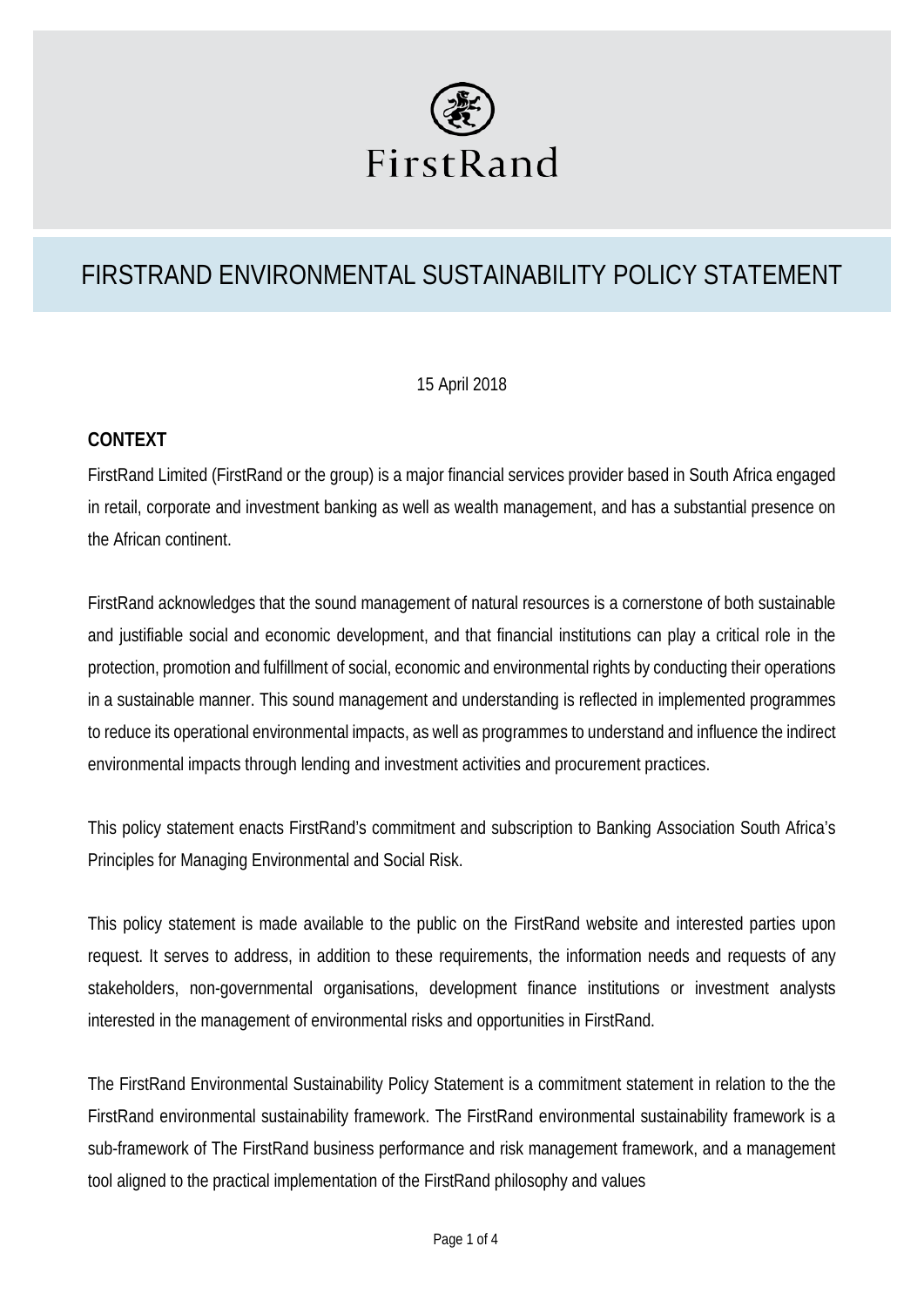#### **SCOPE**

FirstRand's Environmental Sustainability Policy Statement applies to all employees and operations under FirstRand's control both locally and internationally and supports the behavioral principle of *"protecting the interests of society and the natural environment"* as outlined in the FirstRand code of ethics.

## **GUIDING PRINCIPLES FOR FIRSTRAND'S ENVIRONMENTAL SUSTAINABILITY**

FirstRand promotes environmental sustainability through the identification and management of environmental risks and opportunities.

An environmental risk is a risk or impact associated with the environment and FirstRand and/or its business entities. Environmental risks may result in legal or regulatory sanctions, physical damage, material financial loss or reputational damage. The group acknowledges that environmental risks are divided into two risk types, direct operational environmental risk, and indirect environmental risk.

An environmental opportunity is an opportunity that arises from an environmental risk or impact, which creates the possibility of providing a service, facility or product which may protect the environment or present clients with environmental solutions.

In terms of managing its direct environmental impacts, FirstRand commits to:

- Ensuring compliance of its operations with applicable national and international environmental and social regulatory requirements as well as internationally acceptable practices and standards (as appropriate) in the countries in which it operates.
- Understanding the important role that a financial institution should play in the transition of an economy to a low-carbon economy by taking reasonable steps to ensure efficient use of energy, natural and other resources within its direct control, promoting recycling and reducing its carbon footprint.
- Promoting environmental awareness within its operating entities, whilst continually striving to promote environmentally conscious business opportunities.
- Managing its direct environmental impacts such as waste production, water consumption and energy consumption using environmental management systems to reduce/ prevent pollution.
- Integrating environmental considerations with property design and property management to support the group's commitment to environmental sustainability.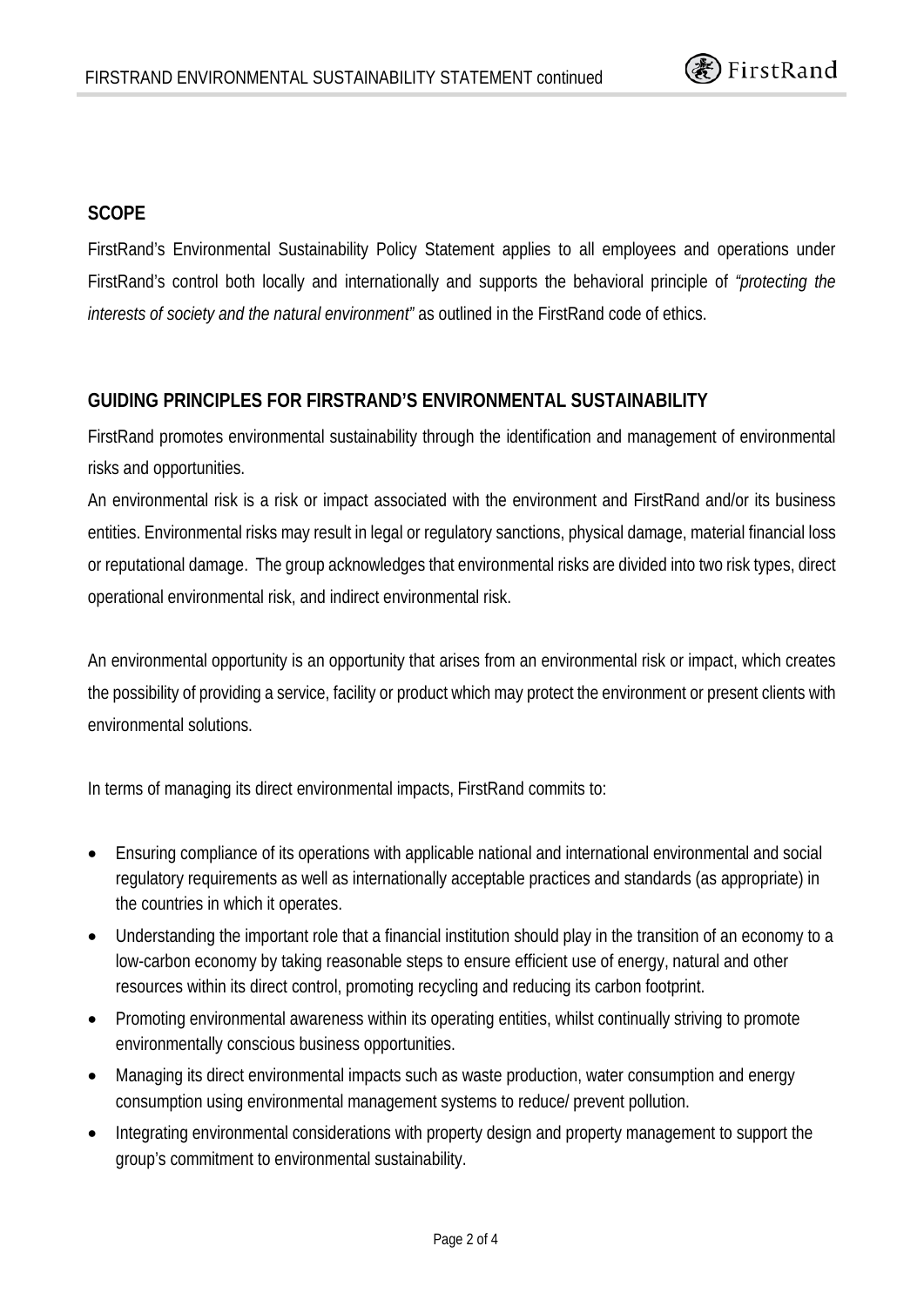• Assessing, documenting and reporting the impact of FirstRand's operations on the environment and the communities in which it operates and implement controls in mitigation thereof, for example, by procedures and guidelines.

**图** FirstRand

- Setting objectives and targets on key aspects of its environmental performance and reviewing these periodically with the aim to continually improve environmental performance.
- Communicating these commitments to all employees and persons working on behalf of FirstRand, to ensure awareness of their obligations in assisting FirstRand in meeting these commitments.

An indirect environmental risk is defined as being an impact on the environment that is not directly associated with FirstRand's activities and operations, which, however, may result in a credit, reputational, regulatory or strategic risk to FirstRand as a result of lending relationships with clients, environmental related regulations impacting specific clients and sectors, stakeholders' awareness, or external macro risks, which could potentially negatively or positively affect FirstRand.

In terms of managing indirect environmental impacts, FirstRand commits to:

- Managing where reasonable and practical, the indirect environmental risks for FirstRand because of the activities to which it lends, through the implementation of the FirstRand Environmental and Social Risk Assessment due diligence process (ESRA).
- Managing indirect risks in the FirstRand supply chain by collaborating with key suppliers, to engage them on FirstRand's environmental performance as well as their own environmental sustainability.
- Understanding the impacts of climate change risk on its business and the important role that a financial institution can play in the transition of an economy to a low-carbon economy through its financing activities.
- Actively participating in industry associations and engaging and collaborating with regulatory authorities and non-governmental organisations towards improvement of the understanding and promotion of environmental sustainability in the economies in which it operates as well as within the financial services sector;

# **MONITORING, REPORTING AND VALIDATION**

To ensure the continuous effectiveness and success of the Environmental Sustainability Policy Statement, the environmental and social risk management team in Enterprise risk Management (ERM) will continuously monitor and periodically report on the status of environmental sustainability risks and opportunities to the business ethics and conduct committees and to the FirstRand risk and compliance committee.